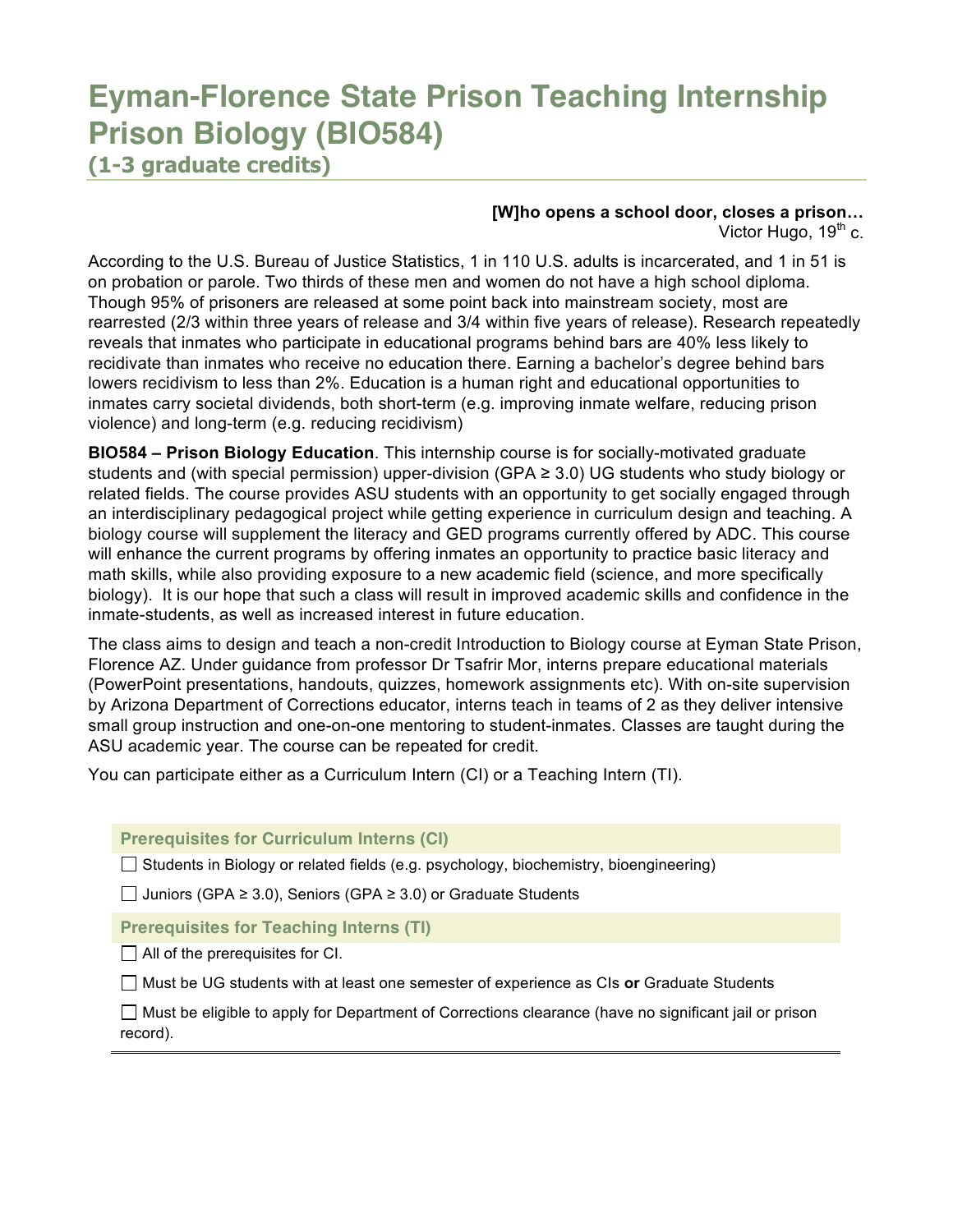# **Application**

Please complete this application and submit it with a CV (résumé) and a copy of your **unofficial transcript** (UG only)*.* Any supplemental materials that you feel further demonstrate your ability as a teacher and communicator are welcomed. Submit *via email* to Tsafrir.Mor@asu.edu (CC Cornelia.Wells@asu.edu)

### **Contact Information**

| Preferred Contact Phone: ________________________       |                                              |  |
|---------------------------------------------------------|----------------------------------------------|--|
| Preferred E-Mail Address: ___________________________   |                                              |  |
| $\Box$ Graduate student<br>$\Box$ Undergraduate student |                                              |  |
| Undergraduate Major: _______________________            | Undergraduate Major: _______________________ |  |
| Graduate Program: _____________________                 |                                              |  |
|                                                         |                                              |  |

# **Area of teaching interest/expertise**

This high school level general biology course can be taught by anyone who majored (or is majoring) in Biology or related subjects (e.g. biochemistry, anthropology etc.). Within the broader field of the life sciences, what are your area(s) of expertise?

**\_\_\_\_\_\_\_\_\_\_\_\_\_\_\_\_\_\_\_\_\_\_\_\_\_\_\_\_\_\_\_\_\_\_\_\_\_\_\_\_\_\_\_\_\_\_\_\_\_\_\_\_\_\_\_\_\_\_\_\_\_\_\_\_\_\_\_\_\_\_\_\_\_\_\_\_\_\_\_\_\_\_ \_\_\_\_\_\_\_\_\_\_\_\_\_\_\_\_\_\_\_\_\_\_\_\_\_\_\_\_\_\_\_\_\_\_\_\_\_\_\_\_\_\_\_\_\_\_\_\_\_\_\_\_\_\_\_\_\_\_\_\_\_\_\_\_\_\_\_\_\_\_\_\_\_\_\_\_\_\_\_\_\_\_ \_\_\_\_\_\_\_\_\_\_\_\_\_\_\_\_\_\_\_\_\_\_\_\_\_\_\_\_\_\_\_\_\_\_\_\_\_\_\_\_\_\_\_\_\_\_\_\_\_\_\_\_\_\_\_\_\_\_\_\_\_\_\_\_\_\_\_\_\_\_\_\_\_\_\_\_\_\_\_\_\_\_**

#### **Interests**

Why are you interested in participating in the Eyman-Florence internship? (200 words maximum)

**\_\_\_\_\_\_\_\_\_\_\_\_\_\_\_\_\_\_\_\_\_\_\_\_\_\_\_\_\_\_\_\_\_\_\_\_\_\_\_\_\_\_\_\_\_\_\_\_\_\_\_\_\_\_\_\_\_\_\_\_\_\_\_\_\_\_\_\_\_\_\_\_\_\_\_\_\_\_\_\_\_\_ \_\_\_\_\_\_\_\_\_\_\_\_\_\_\_\_\_\_\_\_\_\_\_\_\_\_\_\_\_\_\_\_\_\_\_\_\_\_\_\_\_\_\_\_\_\_\_\_\_\_\_\_\_\_\_\_\_\_\_\_\_\_\_\_\_\_\_\_\_\_\_\_\_\_\_\_\_\_\_\_\_\_ \_\_\_\_\_\_\_\_\_\_\_\_\_\_\_\_\_\_\_\_\_\_\_\_\_\_\_\_\_\_\_\_\_\_\_\_\_\_\_\_\_\_\_\_\_\_\_\_\_\_\_\_\_\_\_\_\_\_\_\_\_\_\_\_\_\_\_\_\_\_\_\_\_\_\_\_\_\_\_\_\_\_**

### **Qualifications**

What qualifications have you acquired from course work, employment, previous volunteering, teaching experience, or other activities, that allow you to contribute to the project. (200 words maximum)

**\_\_\_\_\_\_\_\_\_\_\_\_\_\_\_\_\_\_\_\_\_\_\_\_\_\_\_\_\_\_\_\_\_\_\_\_\_\_\_\_\_\_\_\_\_\_\_\_\_\_\_\_\_\_\_\_\_\_\_\_\_\_\_\_\_\_\_\_\_\_\_\_\_\_\_\_\_\_\_\_\_\_ \_\_\_\_\_\_\_\_\_\_\_\_\_\_\_\_\_\_\_\_\_\_\_\_\_\_\_\_\_\_\_\_\_\_\_\_\_\_\_\_\_\_\_\_\_\_\_\_\_\_\_\_\_\_\_\_\_\_\_\_\_\_\_\_\_\_\_\_\_\_\_\_\_\_\_\_\_\_\_\_\_\_ \_\_\_\_\_\_\_\_\_\_\_\_\_\_\_\_\_\_\_\_\_\_\_\_\_\_\_\_\_\_\_\_\_\_\_\_\_\_\_\_\_\_\_\_\_\_\_\_\_\_\_\_\_\_\_\_\_\_\_\_\_\_\_\_\_\_\_\_\_\_\_\_\_\_\_\_\_\_\_\_\_\_**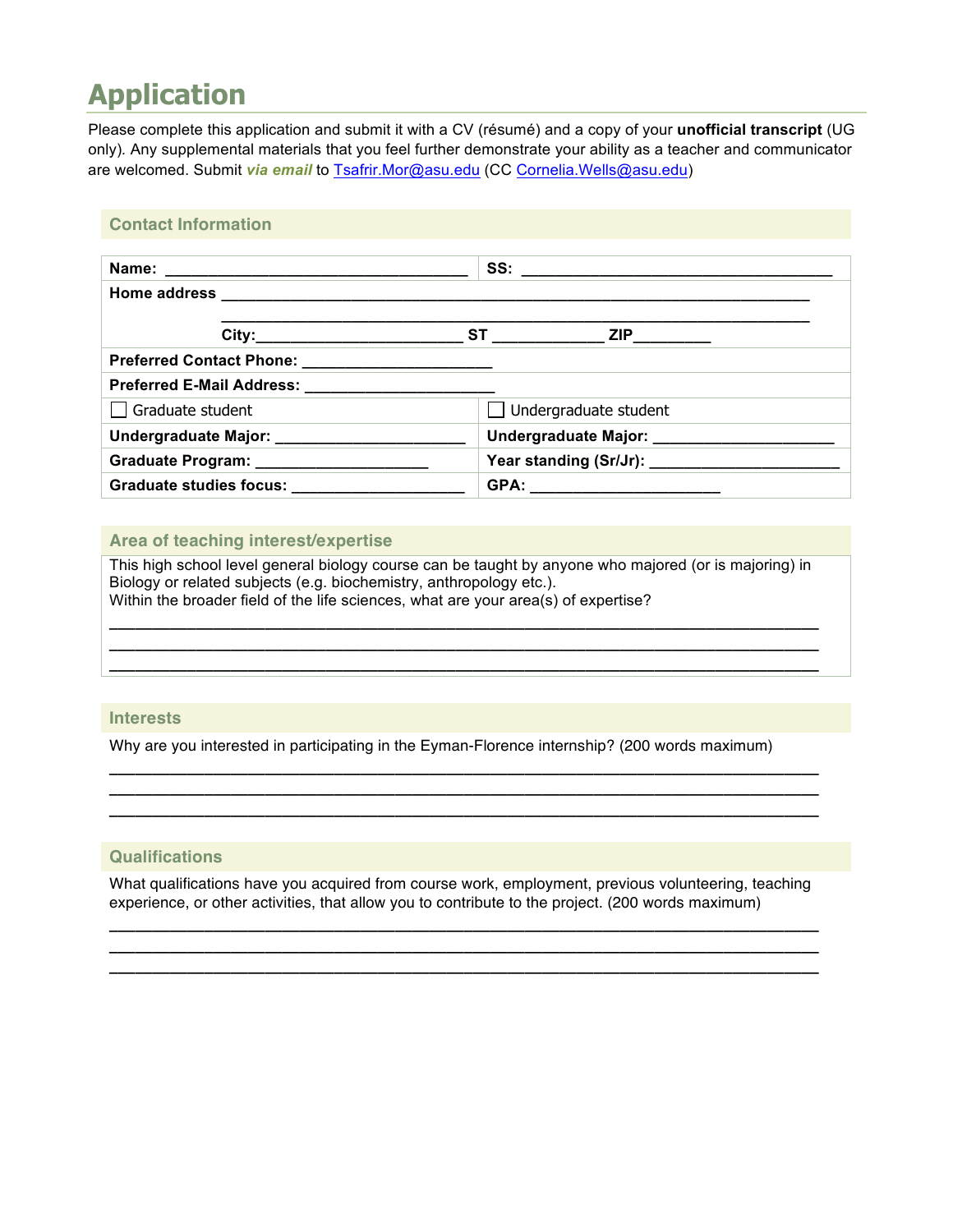| <b>Academic/Professional References</b>                                          |  |  |  |  |
|----------------------------------------------------------------------------------|--|--|--|--|
|                                                                                  |  |  |  |  |
| Relationship (e.g. boss, teacher, coworker): ___________________________________ |  |  |  |  |
|                                                                                  |  |  |  |  |
|                                                                                  |  |  |  |  |
|                                                                                  |  |  |  |  |
|                                                                                  |  |  |  |  |
|                                                                                  |  |  |  |  |
|                                                                                  |  |  |  |  |
| Relationship (e.g. boss, teacher, coworker): ___________________________________ |  |  |  |  |
|                                                                                  |  |  |  |  |
|                                                                                  |  |  |  |  |
|                                                                                  |  |  |  |  |
|                                                                                  |  |  |  |  |
|                                                                                  |  |  |  |  |
| <b>E-Mail Address:</b>                                                           |  |  |  |  |

# **Level of involvement (credit hours will commensurate with involvement**

# **Curriculum Interns (CI): Curriculum Design and Behind the Scene Support (1-2 cr)**

| What? | CIs attend the weekly meeting (see below), help prepare educational materials<br>(PowerPoint presentations, handouts, quizzes, in-class assignments etc), help design and<br>remotely-conduct experiments for/with the inmates during the Fall and Spring semesters.<br>We expect that after a semester as CIs, students will be teaching interns in the spring. |
|-------|------------------------------------------------------------------------------------------------------------------------------------------------------------------------------------------------------------------------------------------------------------------------------------------------------------------------------------------------------------------|
| When? | We will have weekly 2 hour-long meetings (Monday afternoons, exact time TBD).                                                                                                                                                                                                                                                                                    |
| Who?  | UG students with $\geq 3.0$ GPA without prior experience in prison education (e.g. Pen Project<br>etc). Graduate students are encouraged to participate as Teaching Interns (below)                                                                                                                                                                              |

## **Teaching Interns (TI): Teaching in the Browning Unit, Eyman State Prison (3 cr)**

| What?                                                                                                                                                                                                                                                       | In addition for being responsible for preparation of teaching materials (see above), TIs<br>team-teach with another TI at the prison itself.                                                                                                                                                                              |  |  |
|-------------------------------------------------------------------------------------------------------------------------------------------------------------------------------------------------------------------------------------------------------------|---------------------------------------------------------------------------------------------------------------------------------------------------------------------------------------------------------------------------------------------------------------------------------------------------------------------------|--|--|
| When?                                                                                                                                                                                                                                                       | We anticipate that in the 2017-2018 school year, Prison Biology classes will be taught on<br>Friday mornings. Class hours are 9–12. Be prepared to arrive not later than 8:30 AM as it<br>can take up to 30 min to enter the facility. Depending on traffic, it should be possible to<br>arrive back to Tempe by 1:30 PM. |  |  |
|                                                                                                                                                                                                                                                             | Frequency of teaching depends on your availability and the number of teaching interns<br>that will volunteer. We hope that you would be able to commit to at least 2-4 Fridays per<br>semester, but even if you are not sure, please sign up.                                                                             |  |  |
| Grad students (no experience required) and UG students with at least one semester of<br>prison education experience (e.g. were CIs during Fall 2016).<br>Who?<br>TIs must be eligible to apply for Department of Corrections clearance (have no significant |                                                                                                                                                                                                                                                                                                                           |  |  |
|                                                                                                                                                                                                                                                             | jail or prison record). If you think you are not eligible, please contact us anyway                                                                                                                                                                                                                                       |  |  |
| $\Box$ I am planning to be a Curriculum Intern.<br>Initials:                                                                                                                                                                                                |                                                                                                                                                                                                                                                                                                                           |  |  |
| I am interested but am unsure.<br>Initials: ___                                                                                                                                                                                                             |                                                                                                                                                                                                                                                                                                                           |  |  |
| I am planning to be a Teaching Intern (please see below)<br>Initials:                                                                                                                                                                                       |                                                                                                                                                                                                                                                                                                                           |  |  |